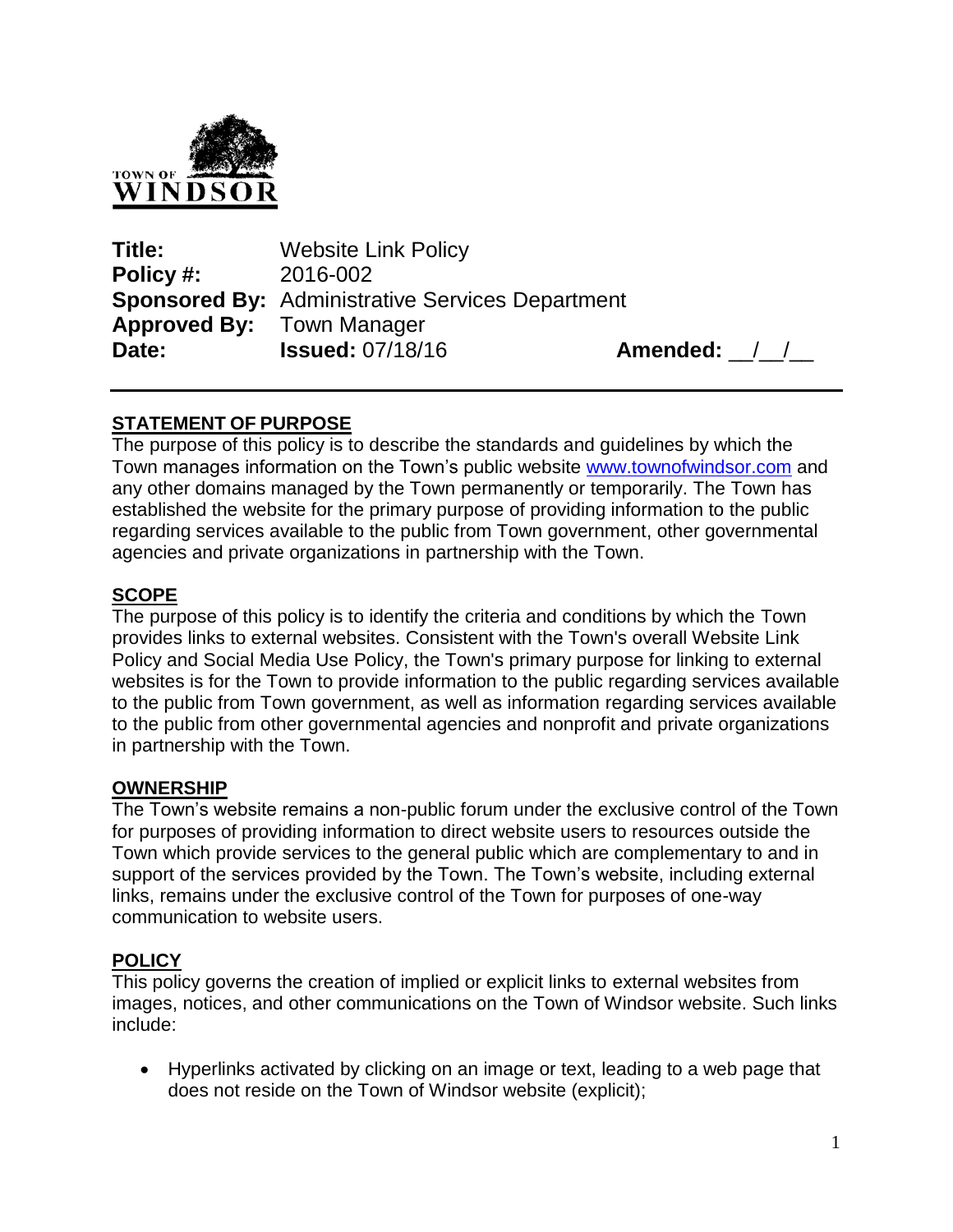- Mention of a URL address providing users with the address of a web page that does not reside on the Town of Windsor website (implied), or;
- Any other explicit or implied facilitation of movement from the Town of Windsor website to another web page that does not reside on the Town of Windsor website.

The Town may establish links on the Town website to external sites, provided that each external site meets at least one of the following criteria, and must comply with the Social Media Use Policy:

- Other government agencies, including federal, state, county, regional, public schools, and special districts.
- Organizations that receive sponsorship from with the Town of Windsor in the form of a financial grant, or a written contract by which the Town provides services in collaboration with the organization to achieve a mutual goal related to the Town's governmental purpose.
- Private utilities that have a franchise from the Town of Windsor by which the Town regulates or monitors customer service issues.
- Other utilities and services (non-franchise) which may provide services to Town residents (e.g. satellite TV service); such links are provided for the convenience of residents.
- Commercial real estate and commercial developers that assist the Town in promoting businesses throughout Windsor by providing listings of available commercial property in Windsor.
- Local and regional economic development organizations that assist the Town in promoting businesses throughout Windsor, such as the Windsor Chamber of Commerce.
- Sites providing directional and climatic information.
- Links provided for reader convenience within the body of documents posted on the Town website such as staff reports, agendas and minutes, so long as the links are related to the subject of the document which includes such links.
- Any exceptions to these criteria must be approved by the Administrative Services Director or the Town Manager. All requests for links to sites not explicitly meeting the criteria in this policy will be evaluated on a case-by-case basis.

The linked sites are not under the control of the Town of Windsor, and the Town of Windsor is not responsible for the accuracy of any information or contents including any linked site or any link contained in a linked site, or any changes or updates to such sites. The Town of Windsor provides links only as a convenience, and the inclusion of any link does not imply endorsement by the Town of Windsor or any association with their operators. In no event will the Town of Windsor be liable for any damages, whether direct or indirect arising from the use of information provided by a linked site.

The Town reserves the right to determine how and where links to external sites will appear on the Town website. All links to external sites will open in a new browser